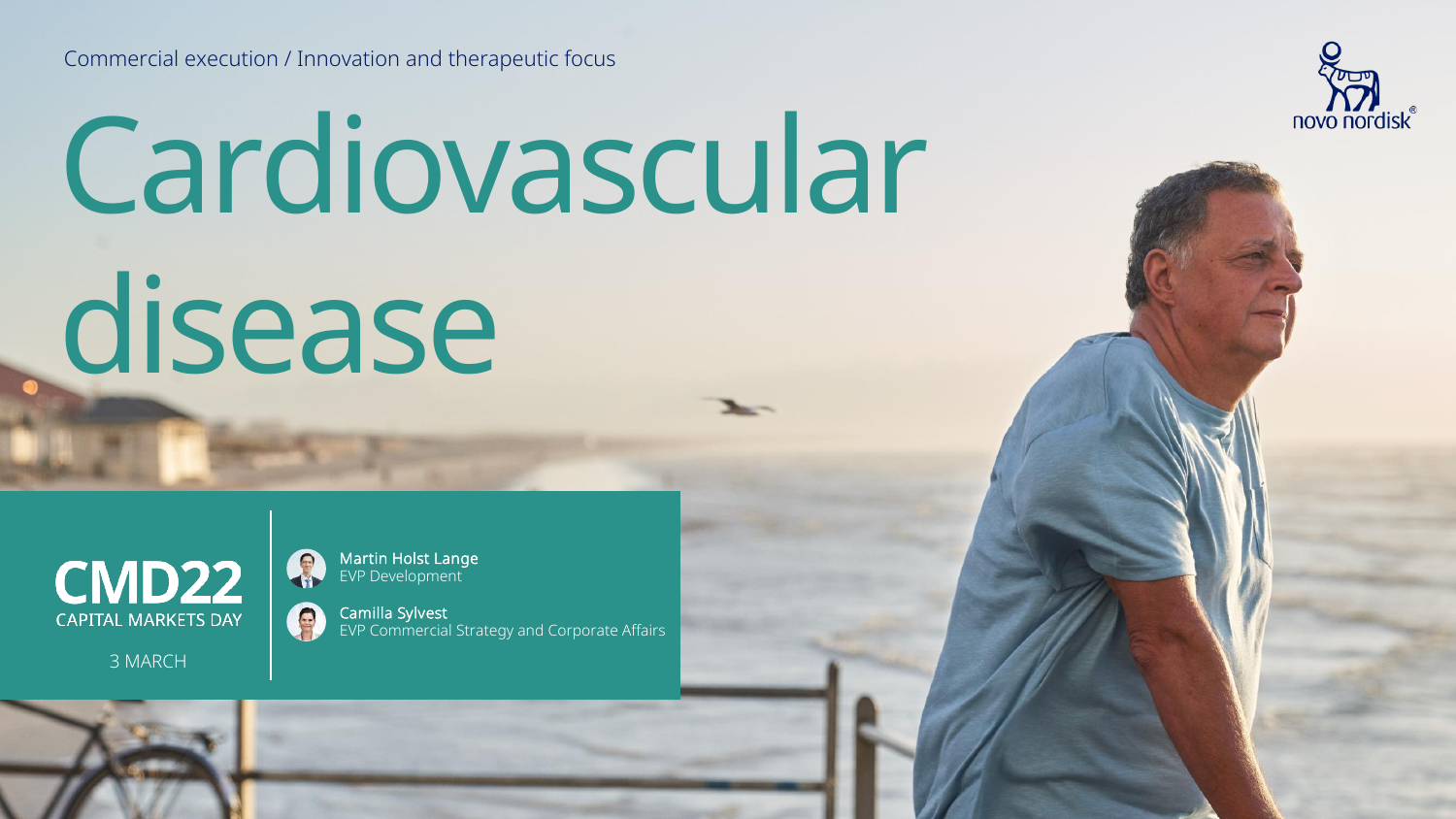#### Forward-looking statements

Novo Nordisk's reports filed with or furnished to the US Securities and Exchange Commission (SEC), including the statutory Annual Report 2021 and Form 20-F, which both were filed with the SEC in February 2022 in continuation of the publication of this Annual Report 2021, this presentation, and written information released, or oral statements made, to the public in the future by or on behalf of Novo Nordisk, may contain forward-looking statements. Words such as 'believe', 'expect, 'may', 'will', 'plan', 'strategy', 'prospect', 'foresee', 'estimate', 'project', 'anticipate', 'can', 'intend', 'target' and other words and terms of similar meaning in connection with any discussion of future operating or financial performance identify forward-looking statements. Examples of such forward-looking statements include, but are not limited to:

- Statements of targets, plans, objectives or goals for future operations, including those related to Novo Nordisk's products, product research, product development, product introductions and product approvals as well as cooperation in relation thereto,
- Statements containing projections of or targets for revenues, costs, income (or loss), earnings per share, capital expenditures, dividends, capital structure, net financials and other financial measures,
- Statements regarding future economic performance, future actions and outcome of contingencies such as legal proceedings, and
- Statements regarding the assumptions underlying or relating to such statements.

These statements are based on current plans, estimates and projections. By their very nature, forward-looking statements involve inherent risks and uncertainties, both general and specific. Novo Nordisk cautions that a number of important factors, including those described in this presentation, could cause actual results to differ materially from those contemplated in any forward-looking statements.

Factors that may affect future results include, but are not limited to, global as well as local political and economic conditions, including interest rate and currency exchange rate fluctuations, delay or failure of projects related to research and/or development, unplanned loss of patents, interruptions of supplies and production, including as a result of interruptions or delays affecting supply chains on which Novo Nordisk relies, product recalls, unexpected contract breaches or terminations, government- mandated or market-driven price decreases for Novo Nordisk's products, introduction of competing products, reliance on information technology including the risk of cybersecurity breeches, Novo Nordisk's ability to successfully market current and new products, exposure to product liability and legal proceedings and investigations, changes in governmental laws and related interpretation thereof, including on reimbursement, intellectual property protection and regulatory controls on testing, approval, manufacturing and marketing, perceived or actual failure to adhere to ethical marketing practices, investments in and divestitures of domestic and foreign companies, unexpected growth in costs and expenses, failure to recruit and retain the right employees, failure to maintain a culture of compliance, epidemics, pandemics or other public health crises, and factors related to the foregoing matters and other factors not specifically identified herein.

For an overview of some, but not all, of the risks that could adversely affect Novo Nordisk's results or the accuracy of forward-looking statements in this Annual Report 2021, reference is made to the overview of risk factors in 'Risk management' of this Annual Report 2021.

Unless required by law, Novo Nordisk is under no duty and undertakes no obligation to update or revise any forward-looking statement after the distribution of this Annual Report 2021, whether as a result of new information, future events, or otherwise.

#### **Important drug information**

Victoza® and Ozempic® are approved for the management of type 2 diabetes only Saxenda<sup>®</sup> and Wegovy<sup>®</sup> are approved in the USA and the EU for the treatment of obesity only

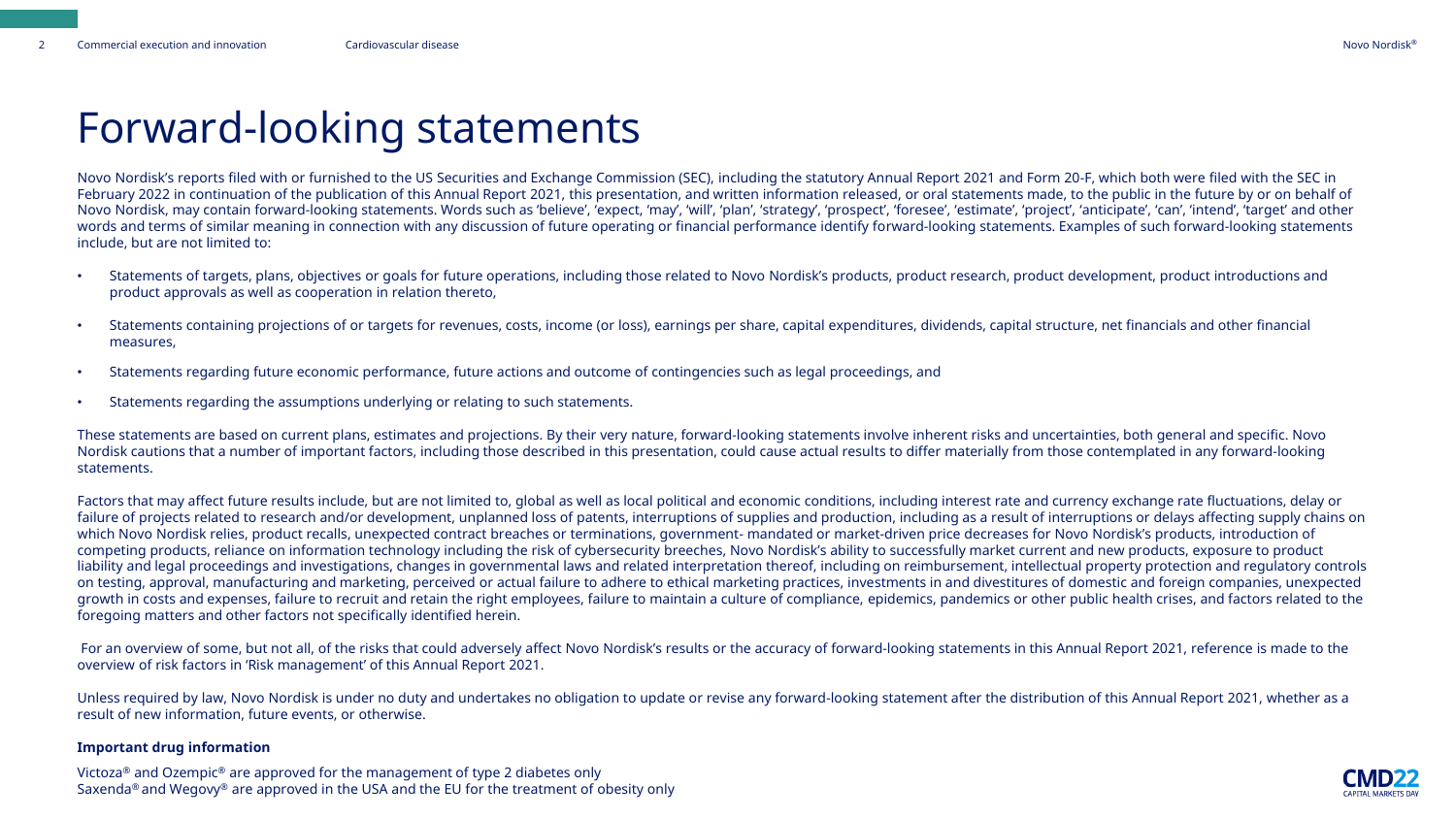# Strategic aspirations 2025

| e and<br>ability | • Progress towards zero environmental impact<br>Being respected for adding value to society<br>$\bullet$<br>Being recognised as a sustainable employer                                               | and<br>c focus<br>ovation a<br>rapeutic<br>$\omega$ | • Further raise the innovation-bar for diabetes treatment<br>• Develop a leading portfolio of superior treatment<br>solutions for obesity<br>• Strengthen and progress the Rare disease pipeline<br>• Establish presence in Other serious chronic diseases<br>focusing on CVD, NASH and CKD                                       |
|------------------|------------------------------------------------------------------------------------------------------------------------------------------------------------------------------------------------------|-----------------------------------------------------|-----------------------------------------------------------------------------------------------------------------------------------------------------------------------------------------------------------------------------------------------------------------------------------------------------------------------------------|
| Commercial       | Strengthen Diabetes leadership - aim at global value<br>market share of more than 1/3<br>• More than 25 billion DKK in Obesity sales by 2025<br>• Secure a sustained growth outlook for Rare disease | <u>Financials</u>                                   | • Deliver solid sales and operating profit growth<br>• Deliver 6-10% sales growth in IO<br>• Transform 70% of sales in the US1<br>• Drive operational efficiencies across the value chain to<br>enable investments in future growth assets<br>• Deliver free cash flow to enable attractive capital<br>allocation to shareholders |

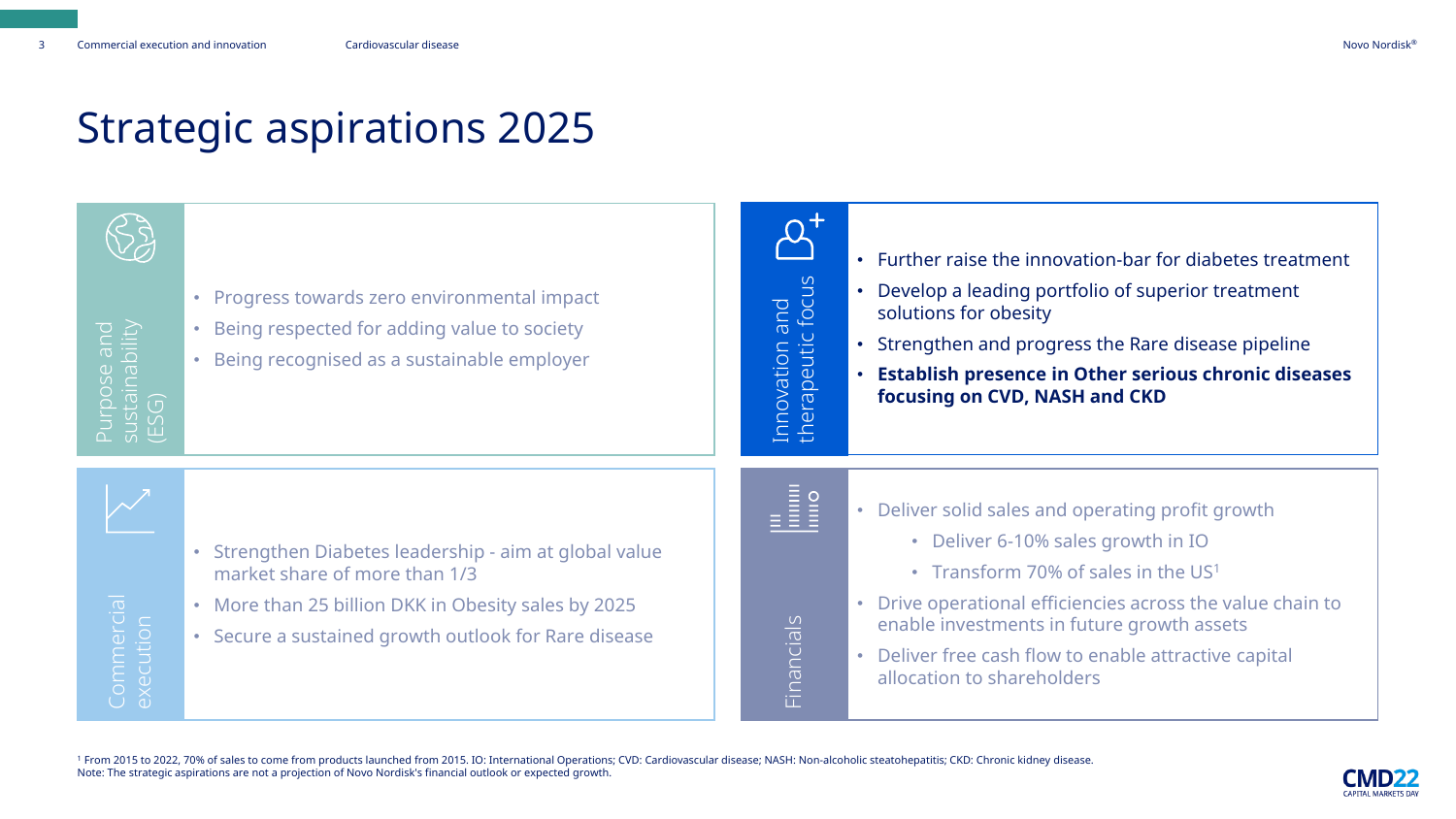#### Large patient overlaps between diabetes, obesity and CVD have guided our focused approach in CVD

**Population overlap between T2D, obesity and CVD Focused approach in CVD Focused approach in CVD** 



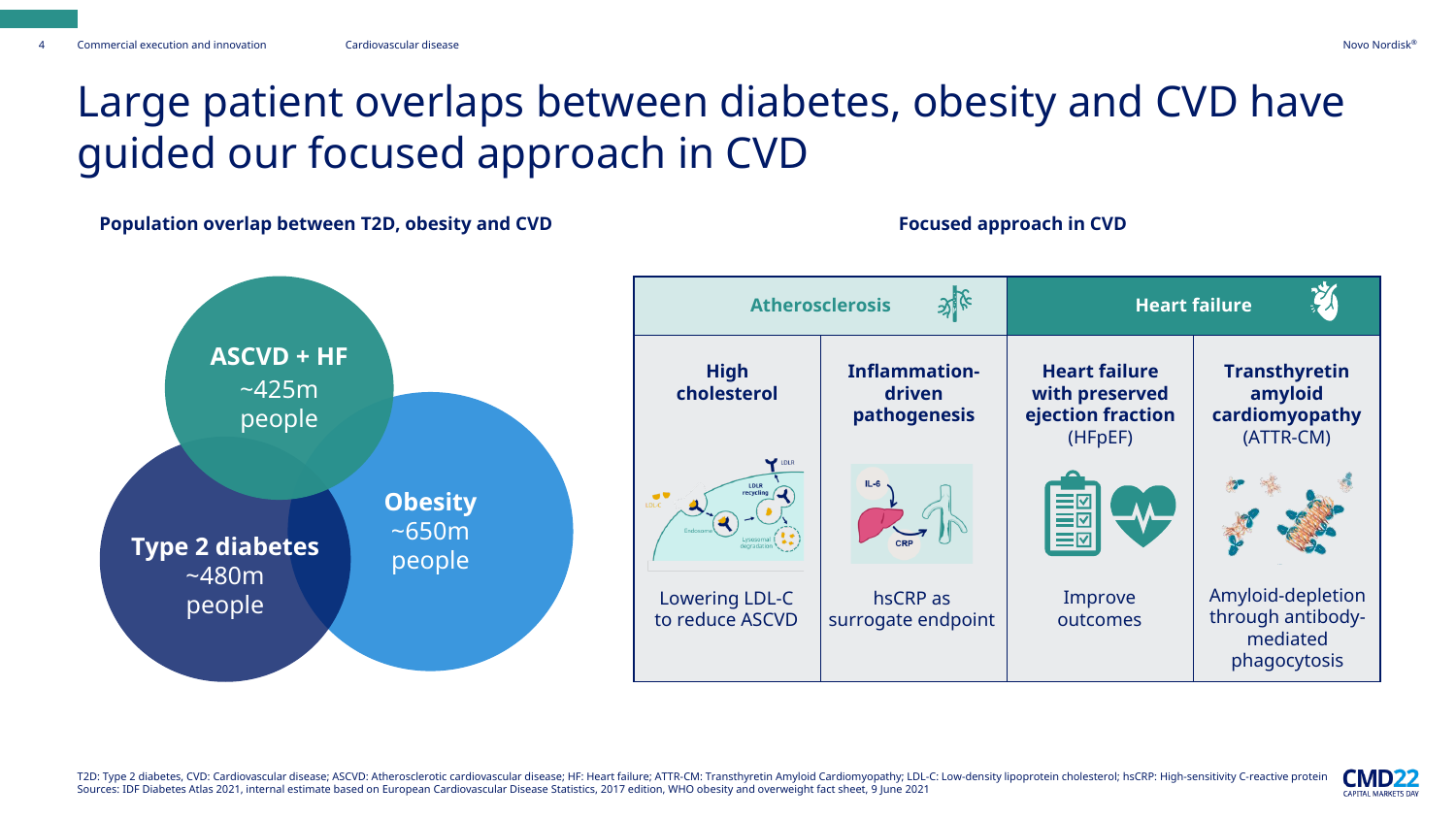# Novo Nordisk will leverage experiences within diabetes and obesity with the aim to build a presence within CVD

| <b>Current indications</b><br>$\sqrt{12D}$                                                                         |          |                                                                                                                                      | <b>Near-term indications</b>                                            |                                            | <b>Future indications</b>                                                                       |  |  |  |
|--------------------------------------------------------------------------------------------------------------------|----------|--------------------------------------------------------------------------------------------------------------------------------------|-------------------------------------------------------------------------|--------------------------------------------|-------------------------------------------------------------------------------------------------|--|--|--|
| <b>Type 2 diabetes</b>                                                                                             |          |                                                                                                                                      | <b>Broader indications (towards 2025)</b>                               | <b>Stand-alone CVD</b> (beyond 2025)       |                                                                                                 |  |  |  |
| LEADER<br><b>Liraglutide Effect and Action in Diabetes:</b><br><b>Evaluation of cardiovascular outcome Results</b> | $13\%$ * | SEL ECT<br>semaglutide   effects on cardiovascular<br>outcomes in people with overweight or obesity                                  | Semaglutide 2.4 mg in people<br>with overweight or obesity <sup>1</sup> | <b>ZEUS</b><br>ziltivekimab cardiovascular | <b>CVOT</b> for ziltivekimab                                                                    |  |  |  |
| <b>SUSTAIN 6</b><br>IN TREATMENT OF TYPE 2 DIABETES                                                                | $26\%$ * | SOUI<br>semaglutide   cardiovascular<br>  outcomes trial                                                                             | Oral semaglutide 14 mg in<br>people with T2D (CVOT)                     | <b>Oral</b><br><b>PCSK-9i</b>              | Dose-finding trial with oral PCSK-9i<br>to treat dyslipeidaemia and reduce<br>the risk of ASCVD |  |  |  |
| <b>ONEER6</b>                                                                                                      | $21\%$ * | <b>FLOW</b><br>semaglutide renal<br>outcomes tria                                                                                    | Sema 1.0 mg on renal outcomes<br>in people with T2D and CKD             | <b>ATTR</b><br><b>CM</b>                   | Proof-of-principle trial of NNC6019-<br>0001 <sup>2</sup> in patients with ATTR-CM (HF)         |  |  |  |
|                                                                                                                    |          | <b>STEP</b><br><b>HFpEF</b>                                                                                                          | Sema 2.4 mg on HF in people<br>with obesity and chronic HFpEF1          |                                            |                                                                                                 |  |  |  |
|                                                                                                                    |          | <b>STRIDE</b><br>.<br>Effects of semaglutide on functional capacity in patients w<br>type 2 diabetes and peripheral arterial disease | Sema 1.0 mg tested on PAD in<br>people with T2D and PAD                 |                                            |                                                                                                 |  |  |  |

\* indicates statistically significant risk reduction of 3-point major adverse cardiovascular events (MACE) defined as a composite of non-fatal stroke, non-fata myocardial infarction (MI), and cardiovascular death <sup>1</sup> Incomplete inclusion criteria as e.g. established CVD is also a requirement; <sup>2</sup> Formerly noted as PRX004; CVD: Cardiovascular disease; CKD: Chronic kidney disease; T2D: Type 2 diabetes; Sema: semaglutide; PAD: periphe ATTR-CM: Transthyretin amyloid cardiomyopathy, CVOT: Cardiovascular outcome trial; ASCVD: Atherosclerotic cardiovascular disease; HFpEF: Heart failure with preserved ejection fraction; HF: Heart failure

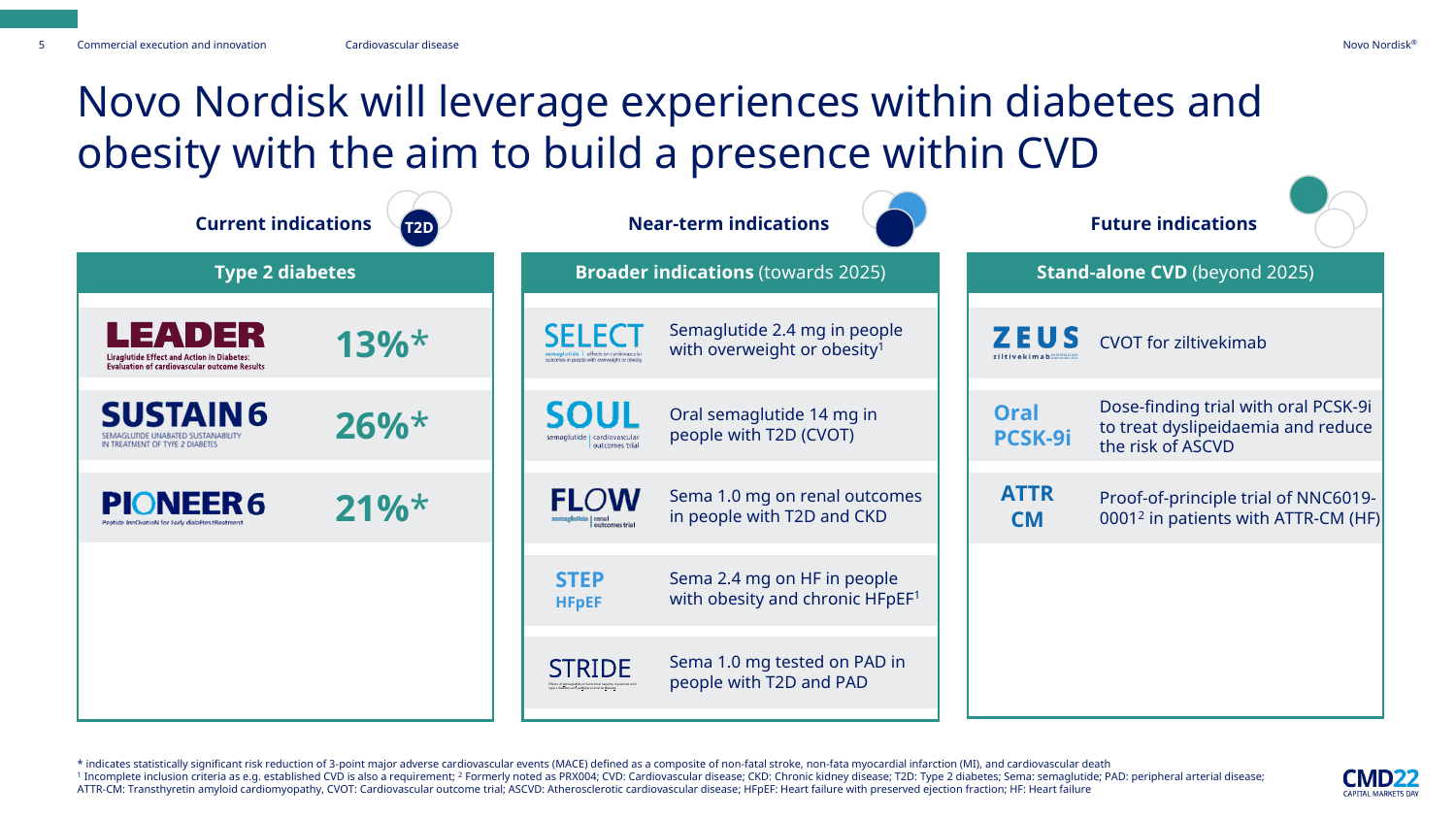# Broad pipeline leveraging internal and external innovation

| ESTADIISHING A PIESENCE III CVD                                                   | Cardiovascular disease pipeline overview |                                                     |          |         |      |      |  |
|-----------------------------------------------------------------------------------|------------------------------------------|-----------------------------------------------------|----------|---------|------|------|--|
| <b>Ambition:</b>                                                                  |                                          |                                                     | 2022     | 2023    | 2024 | 2025 |  |
| At least one product launched                                                     | <b>ASCVD</b>                             | <b>Ziltivekimab</b><br>in inflammatory pathogenesis | Phase 3  |         |      |      |  |
| between 2024-2028 targeting<br><b>ASCVD or heart failure</b>                      |                                          | <b>Oral PSCK9i</b><br>in high cholesterol           | Phase 2  |         |      |      |  |
|                                                                                   | <b>Heart</b><br>failure                  | <b>Semaglutide 1.0 mg (STRIDE)</b><br>in PAD        | Phase 3  |         |      |      |  |
| <b>Priorities:</b><br>• Be first-to-market addressing a<br>significant unmet need |                                          | <b>Semaglutide 2.4 mg (STEP)</b><br>in HFpEF        | Phase 3a |         |      |      |  |
| • Pursue highly innovative MoAs<br>• Combine internal and external                |                                          | <b>HS-001 (Heartseed/stem cells)</b><br>in HFrEF    |          | Phase 1 |      |      |  |
| innovation                                                                        |                                          | <b>PRX004 (NN6019)</b><br>in ATTR-CM                |          | Phase 2 |      |      |  |

#### **Establishing a presence in CVD Cardiovascular disease pipeline overview**

Internal asset External asset



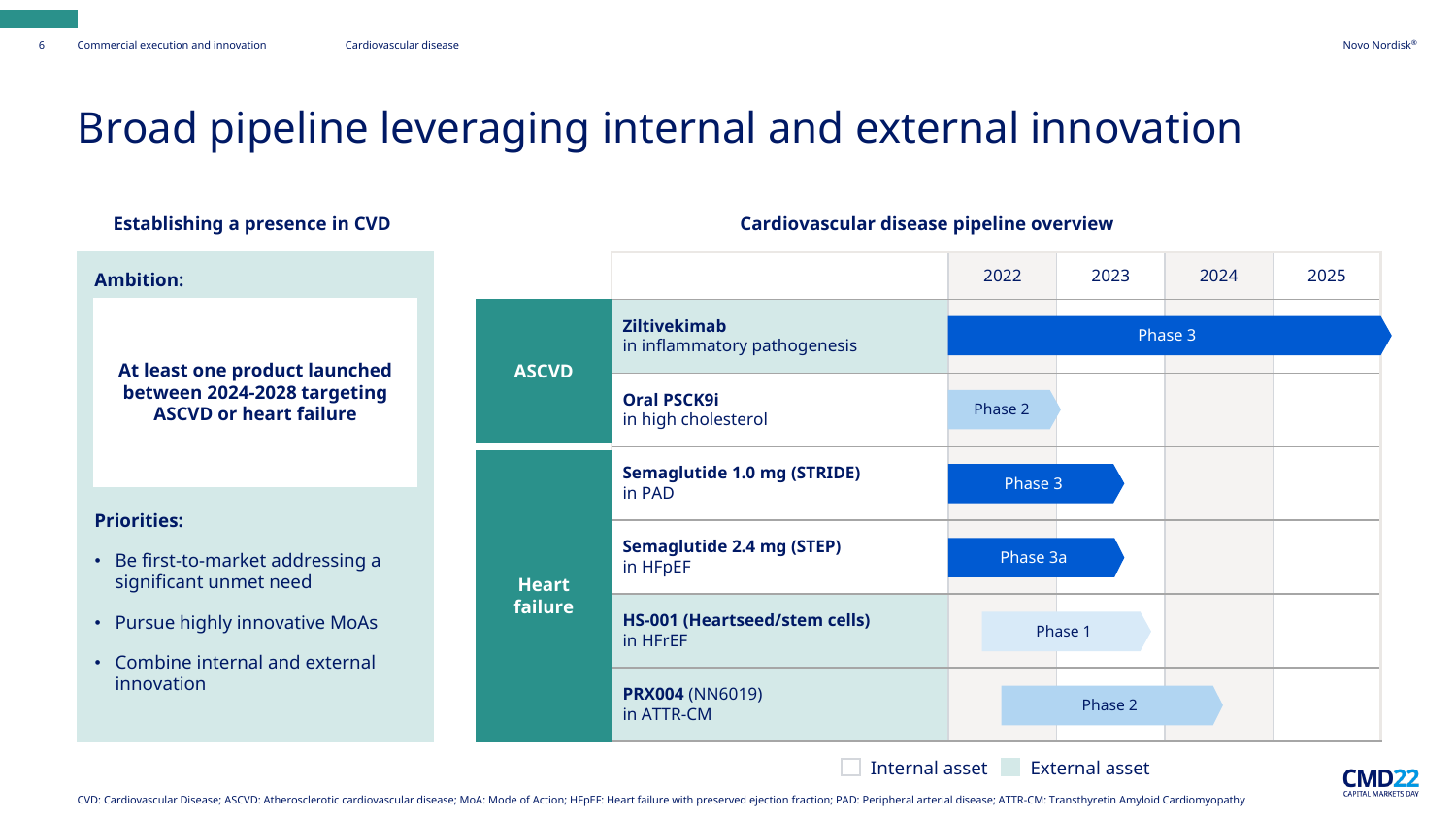# ZEUS trial with ziltivekimab aims to validate the link between hsCRP and major adverse cardiovascular events

**Results from the phase 2 trial RESCUE with ziltivekimab Phase 3 CVOT trial ZEUS with ziltivekimab**



**Investigate CV benefit in 6,200 patients 1:1 R ziltivekimab 15 mg sc once-monthly + SoC Placebo sc once-monthly + SoC Treatment period** (event driven) **13 weeks follow-up Primary endpoint Secondary endpoints** • Time to the first occurrence of 3-point MACE<sup>1</sup> • Time to first occurrence of expanded MACE<sup>1</sup> • Number of hospitalisations for HF or urgent HF visit • Time to occurrence of all-cause mortality

• Time to first occurrence of a composite CKD endpoint

<sup>1</sup> MACE includes CV death, non-fatal MI or non-fatal stroke, Expanded MACE includes: (CV death, non-fatal MI, non-fatal stroke or hospitalisation for unstable angina pectoris requiring urgent coronary revascularisation)

hsCRP: High-sensitivity C-reactive protein; CVOT: Cardiovascular outcome trial; CV: Cardiovascular; sc: Subcutaneous; SoC: Standard of care; HF: Heart failure; CKD: Chronic kidney disease Source: Ridker PM, et al., IL-6 inhibition with ziltivekimab in patients at high atherosclerotic risk (RESCUE): a double-blind, randomised, placebo-controlled, phase 2 trial, 17 May 2021



<sup>\*</sup> Statistically significant; <sup>1</sup> Inclusion criteria: Age ≥18 years, History of ASCVD, eGFR ≥15 and <60 mL/min/1.73 m2, Serum hsCRP ≥2 mg/L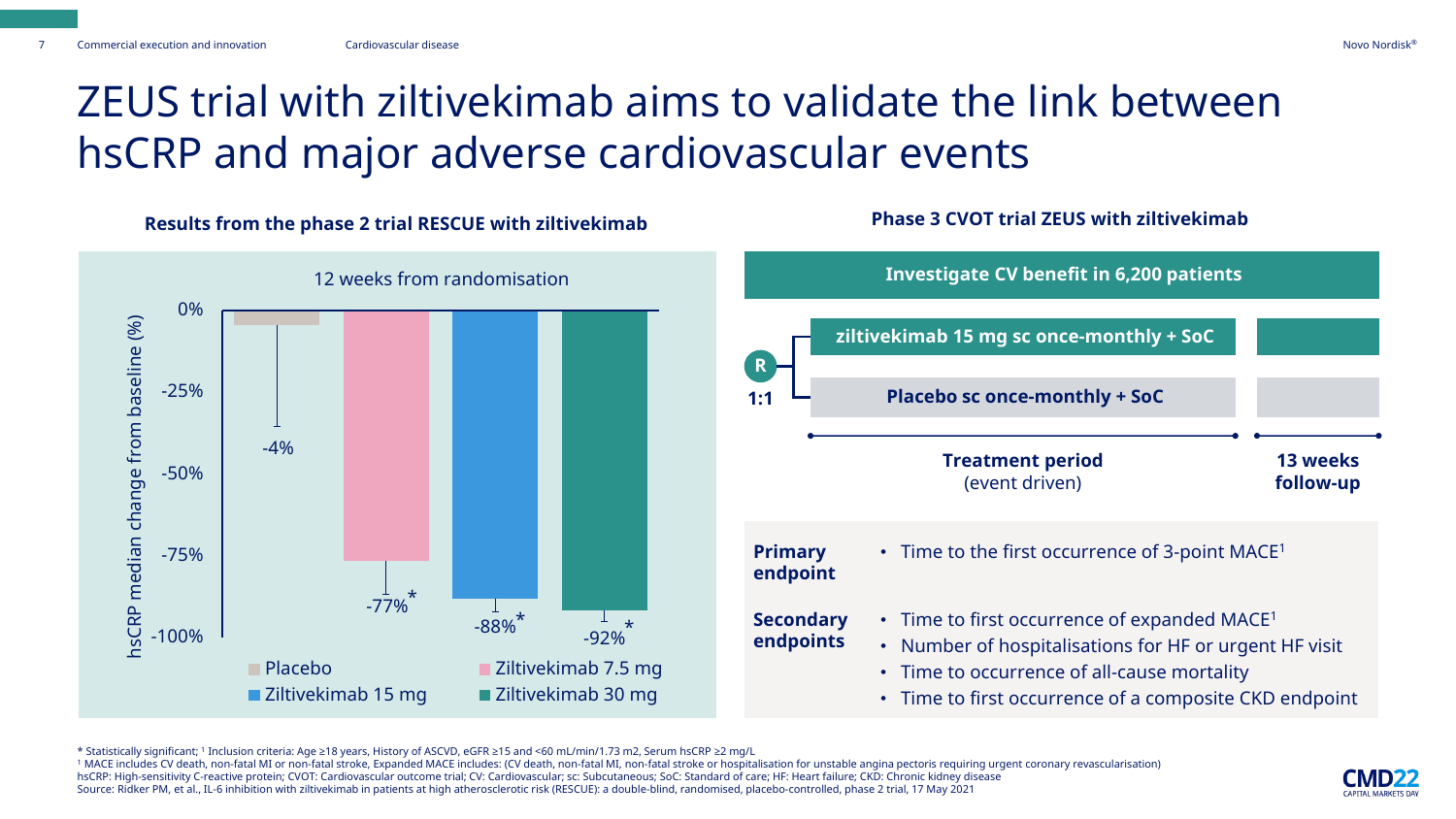# For patients with heart failure, the goal is to bring disease modifying and curative treatments to the market

#### **Heart failure at a glance**



- **Diastolic dysfunction (HFpEF)**
- Impaired filling capacity
- Stiff and thick ventricle

**Systolic dysfunction (HFrEF)**

• Impaired contractility

• Stretched and thin ventricle



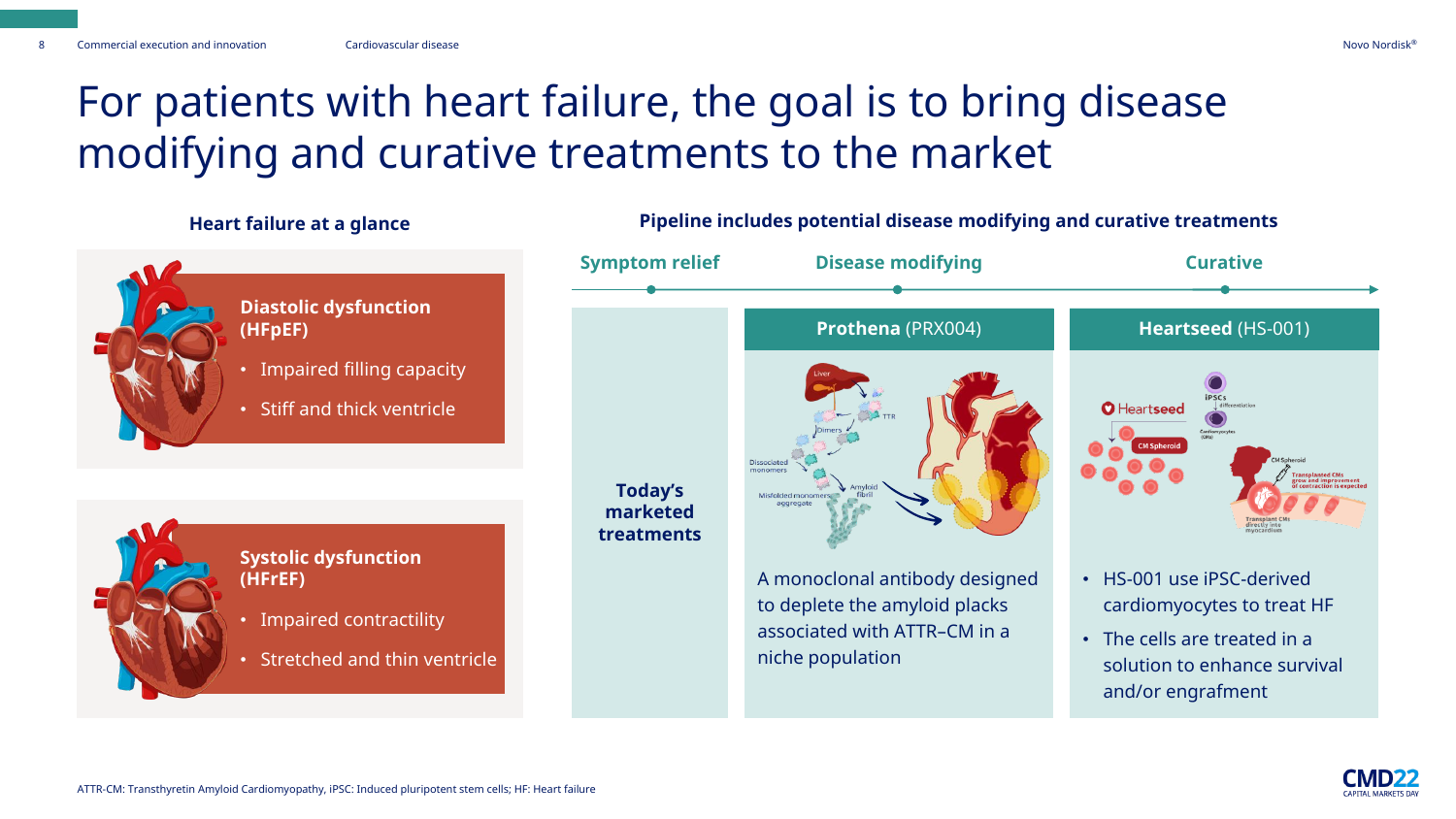**CAPITAL MARKETS DAY** 

# There is still room for innovation with a high unmet need in CVD



CVD: Cardiovascular disease Source: "The top 10 causes of death", WHO, 9 December 2020 (ASCVD denoted as ischaemic heart disease)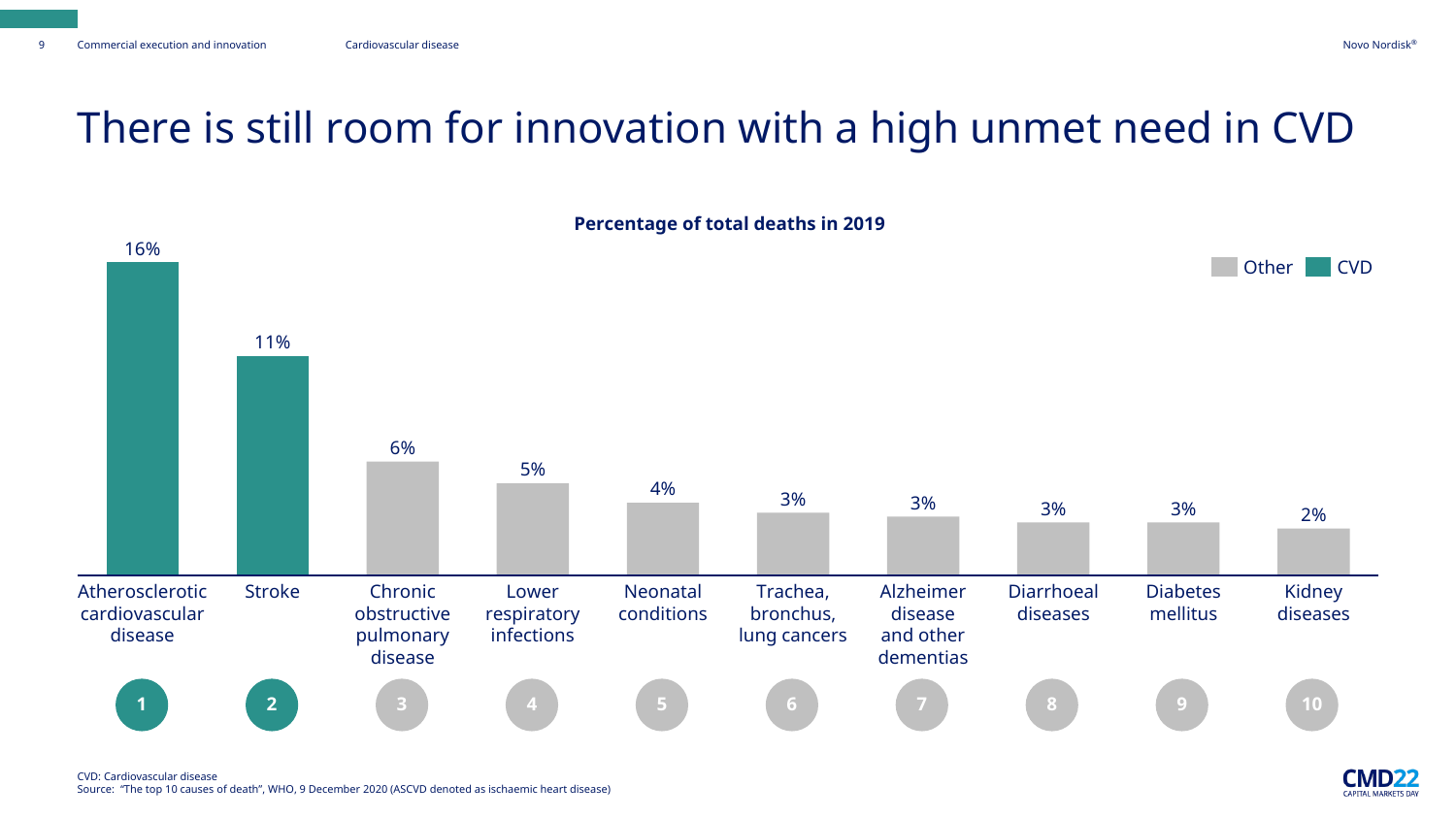# An innovative late-stage CVD pipeline provides opportunities to make a difference for many patients

| <b>Near-term</b>                                                                                        | <b>Category</b>                 | <b>Broader indications</b>            |                                     | <b>Stand-alone CVD</b>                                               |  |  |
|---------------------------------------------------------------------------------------------------------|---------------------------------|---------------------------------------|-------------------------------------|----------------------------------------------------------------------|--|--|
| Leverage broader CV indications to establish                                                            |                                 |                                       |                                     |                                                                      |  |  |
| presence with Cardiologists and build an adequate<br>PCP footprint for entry of stand-alone CVD product | <b>Study</b><br>Current phase   | <b>HFpEF</b><br>Phase 3<br>Sema 2.4mg | <b>PAD</b><br>Phase 3<br>Sema 1.0mg | <b>ATTR-CM</b><br>Phase 2 to be initiated in 2022<br>PRX004 (NN6019) |  |  |
| <b>Medium-term</b>                                                                                      |                                 |                                       |                                     |                                                                      |  |  |
|                                                                                                         | <b>Global unmet need</b>        | ~13m                                  | ~200m                               | No consensus (estimated 0.1-                                         |  |  |
| Utilise leading scientific and commercial capabilities                                                  | (people)                        |                                       |                                     | 2.8 cases per 10,000 in EU)                                          |  |  |
| to launch first CVD stand-alone product                                                                 |                                 |                                       | First and                           |                                                                      |  |  |
|                                                                                                         | <b>Potential</b>                | 1 <sup>st</sup> in class              |                                     | Reverse disease pathology                                            |  |  |
|                                                                                                         | differentiators                 | indication $1$                        | only for T2D                        |                                                                      |  |  |
| Long-term                                                                                               |                                 |                                       |                                     |                                                                      |  |  |
| Expand pipeline with differentiated MoAs through<br>leading discovery and translational capabilities    | <b>Potential</b><br>launch year | 2023/24                               | 2023/24                             | 2028                                                                 |  |  |
|                                                                                                         |                                 |                                       |                                     |                                                                      |  |  |

#### **Focus areas Examples of unmet needs in CVD pipeline**

PCP: Primary Care Physician; CV(D): Cardiovascular Disease; MoA: Mode of Action; HFpEF: Heart failure with preserved ejection fraction; PAD: Peripheral arterial disease; ATTR-CM: Transthyretin Amyloid Cardiomyopathy; T2D: Sources: HFpEF: Savarese G, Lund LH. Global Public Health Burden of Heart Failure, 3 April 2017; PAD: Shu J, Santulli G. Update on peripheral artery disease: Epidemiology and evidence-based facts, 22 May 2018; ATTR-CM: Orp Assessment Report for tafamidis, EMA, 17 February 2020



<sup>1</sup> Specifically for a functional outcomes trial in an obese patient population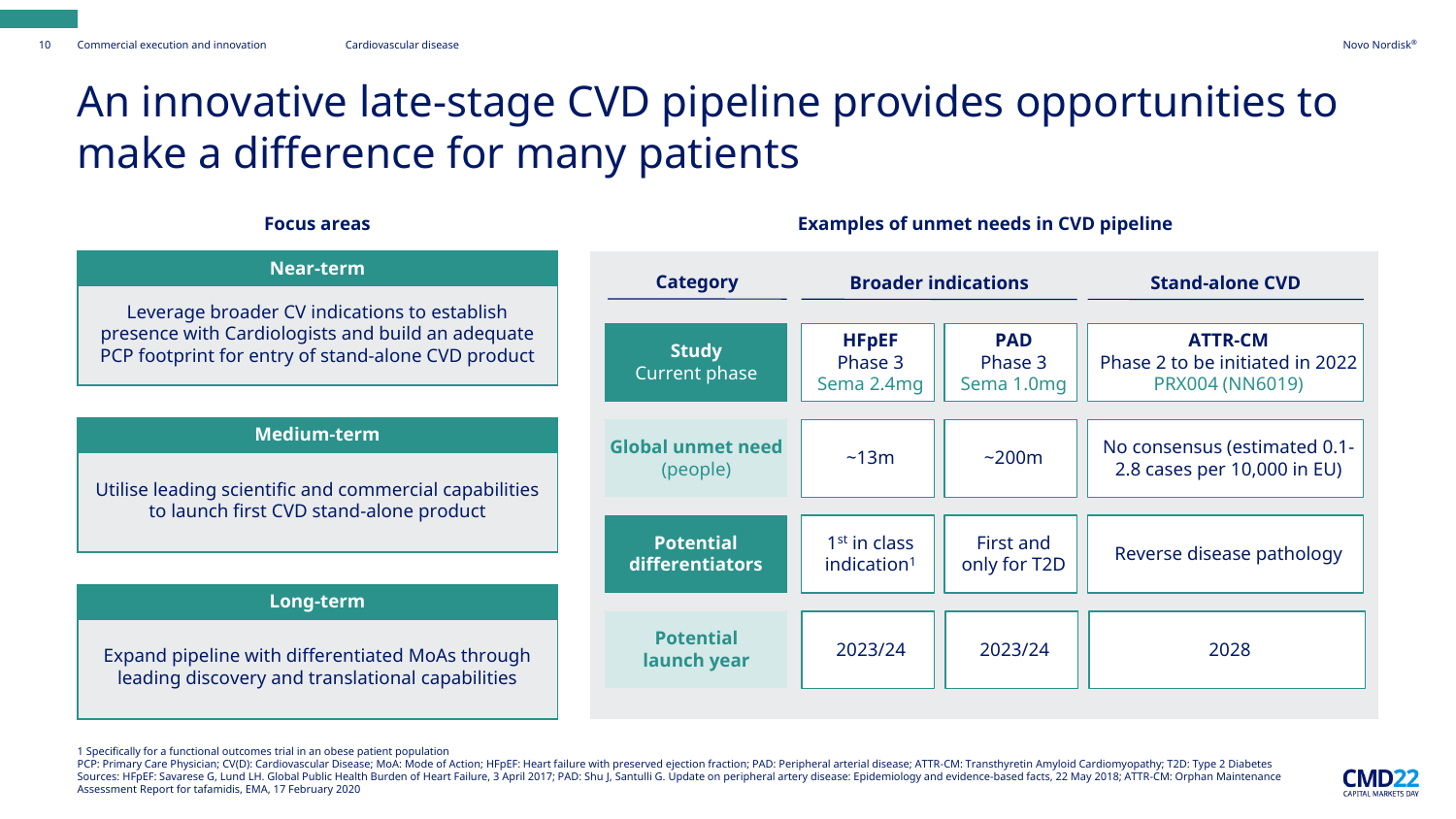#### Ziltivekimab aspires to address an unmet need in more than 5 million people

#### **Ziltivekimab aspires to reduce MACE in people with ASCVD and CKD**

Global<sup>1</sup> patients (in millions)



**Sub-header (can be removed) Critical success factors to commercialise ziltivekimab** 

1 Includes US, EU5 (Germany, France, Spain, Italy, United Kingdom) and Japan

0

4

8

12

16

MACE or major adverse cardiovascular events includes CV death, non-fatal MI or non-fatal stroke; ASCVD: Atherosclerotic cardiovascular disease; CKD: Chronic kidney disease; HCP: Healthcare professional; PCP: Primary care p KOL: Key opinion leader; hsCRP: High-sensitivity C-reactive protein